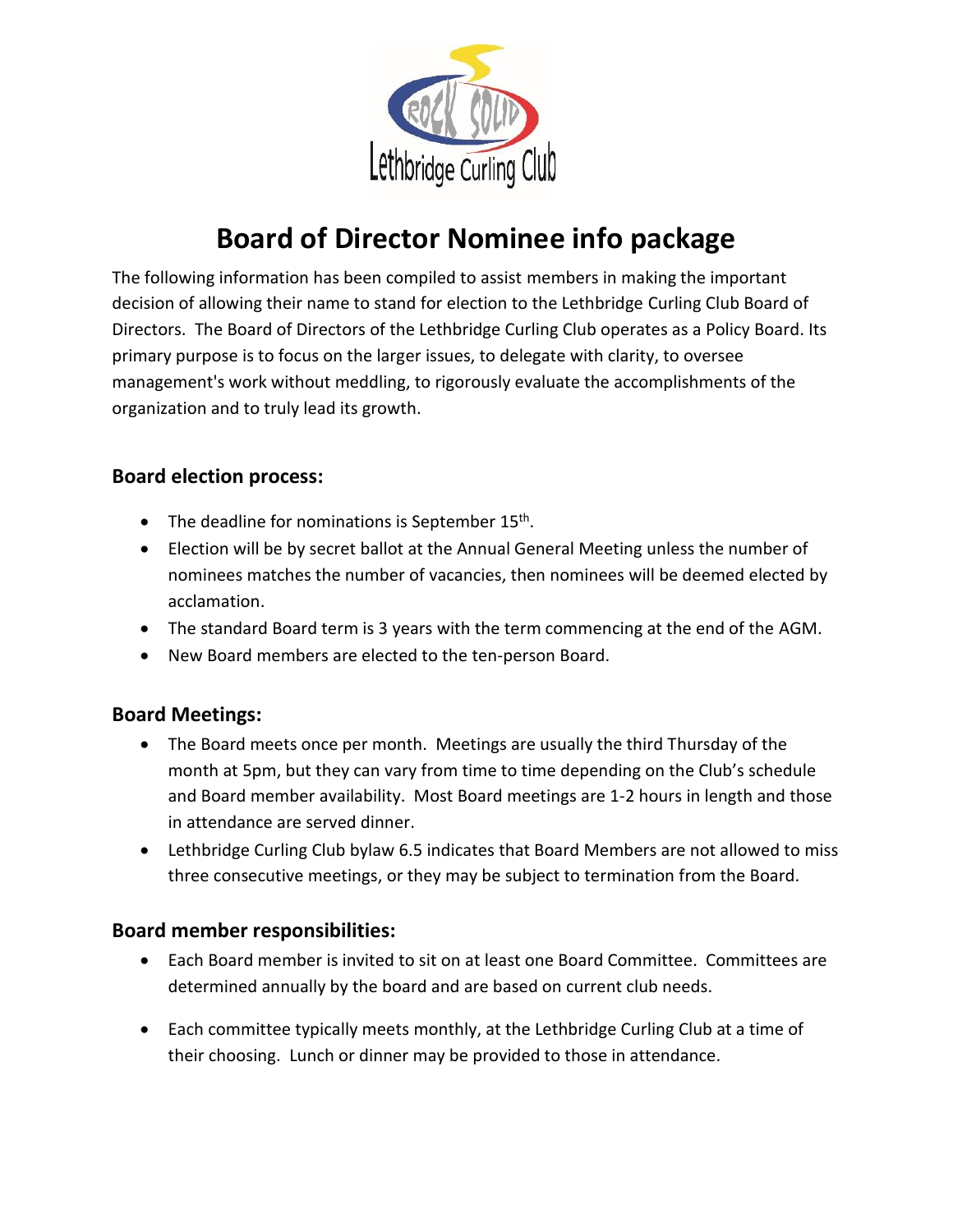## **Additional informal responsibilities:**

All Directors of the Lethbridge Curling Club shall have experience, expertise, skill, or attributes including the following:

- Communication
- Knowledge of curling
- Independence and sound judgment
- Personal Integrity
- Board members should be knowledgeable of the Club's bylaws and policy governance model both of which can be found on the Club's website.
- Uphold and committed to the Lethbridge Curling Club's Mission.
	- o The Lethbridge Curling Club provides the best possible curling and social experience in our region.